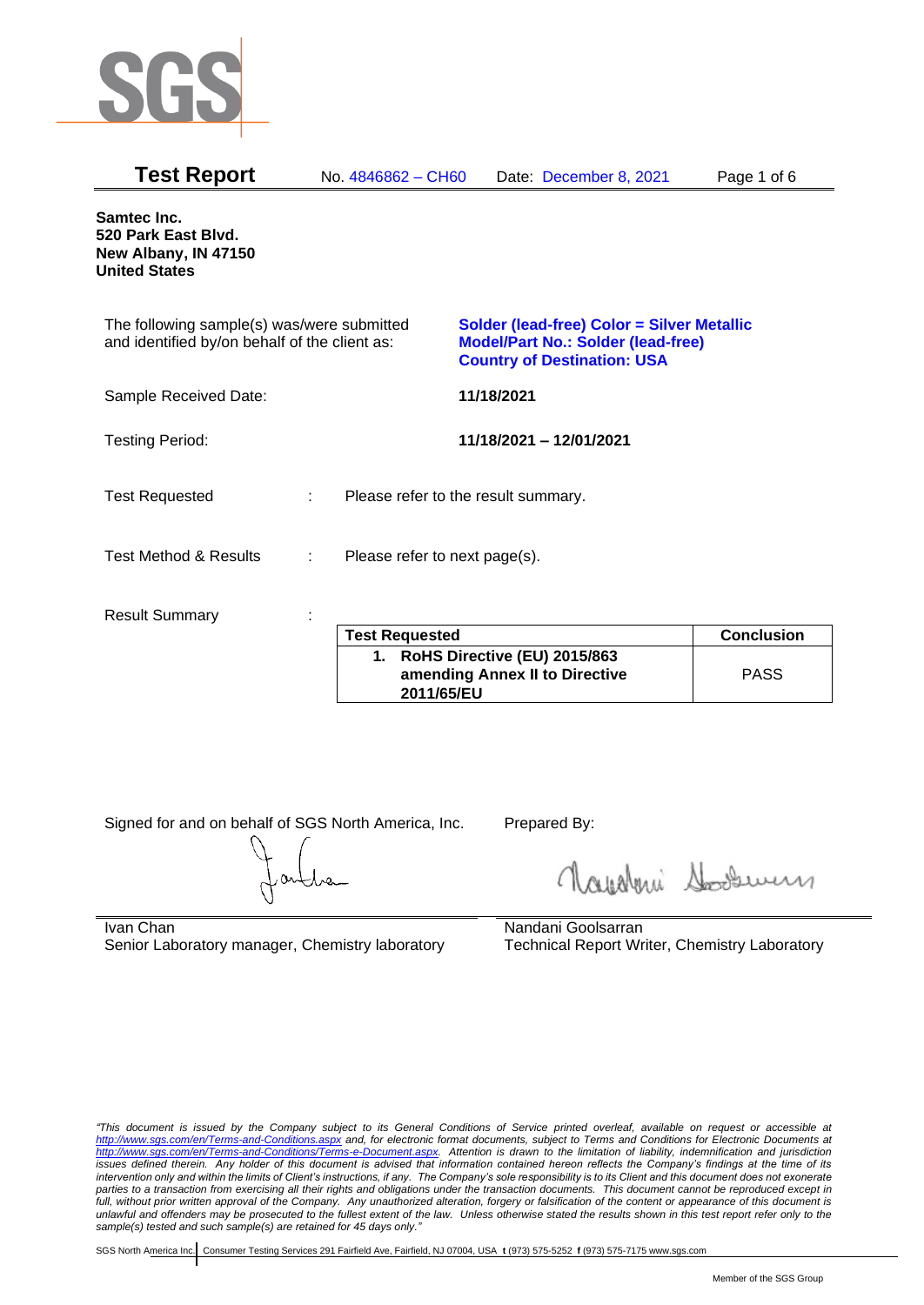

| <b>Test Report</b> | No. 4846862 - CH60 | Date: December 8, 2021 | Page 2 of 6 |
|--------------------|--------------------|------------------------|-------------|
|--------------------|--------------------|------------------------|-------------|

## **1. RoHS Directive (EU) 2015/863 amending Annex II to Directive 2011/65/EU**

## **Testing was done at an SGS Affiliate Laboratory:**

| Specimen | <b>SGS Sample ID</b>           | <b>Description</b> |  |
|----------|--------------------------------|--------------------|--|
| No.      |                                |                    |  |
|          | HKT21-058375.002 Silvery metal |                    |  |

## Remarks :

(1)  $1 \text{ mg/kg} = 1 \text{ ppm} = 0.0001\%$ 

(2) MDL = Method Detection Limit

- $(3)$  ND = Not Detected  $($  < MDL)
- (4) "-" = Not Regulated
- Test Method : With reference to IEC 62321-4:2013+A1:2017, IEC62321-5:2013 and IEC62321-6:2015, analyzed by ICP-OES and GC-MS. (Decision Rule: please refer to appendix 1: Category 1) With reference to IEC62321-7-1:2015, analyzed by UV-Vis. (Decision Rule: please refer to appendix 1: Category 4)

| Test Item(s)                  | Limit | Unit                    | <b>MDL</b>               | 002       |
|-------------------------------|-------|-------------------------|--------------------------|-----------|
| Cadmium (Cd)                  | 100   | mg/kg                   | $\overline{2}$           | <b>ND</b> |
| Lead (Pb)                     | 1,000 | mg/kg                   | 5                        | 63        |
| Mercury (Hg)                  | 1,000 | mg/kg                   | $\overline{2}$           | <b>ND</b> |
| Hexavalent Chromium (Cr(VI))▼ |       | $\mu$ g/cm <sup>2</sup> | 0.10                     | <b>ND</b> |
| Sum of PBBs                   | 1,000 | mg/kg                   |                          | <b>ND</b> |
| Monobromobiphenyl             |       | mg/kg                   | 5                        | <b>ND</b> |
| Dibromobiphenyl               |       | mg/kg                   | 5                        | <b>ND</b> |
| Tribromobiphenyl              |       | mg/kg                   | 5                        | <b>ND</b> |
| Tetrabromobiphenyl            |       | mg/kg                   | 5                        | <b>ND</b> |
| Pentabromobiphenyl            |       | mg/kg                   | 5                        | <b>ND</b> |
| Hexabromobiphenyl             |       | mg/kg                   | 5                        | ND.       |
| Heptabromobiphenyl            |       | mg/kg                   | 5                        | <b>ND</b> |
| Octabromobiphenyl             |       | mg/kg                   | 5                        | <b>ND</b> |
| Nonabromobiphenyl             |       | mg/kg                   | 5                        | <b>ND</b> |
| Decabromobiphenyl             |       | mg/kg                   | 5                        | <b>ND</b> |
| Sum of PBDEs                  | 1,000 | mg/kg                   | $\overline{\phantom{a}}$ | <b>ND</b> |
| Monobromodiphenyl ether       |       | mg/kg                   | 5                        | <b>ND</b> |
| Dibromodiphenyl ether         |       | mg/kg                   | 5                        | <b>ND</b> |
| Tribromodiphenyl ether        |       | mg/kg                   | 5                        | ND        |
| Tetrabromodiphenyl ether      |       | mg/kg                   | 5                        | <b>ND</b> |

*"This document is issued by the Company subject to its General Conditions of Service printed overleaf, available on request or accessible at <http://www.sgs.com/en/Terms-and-Conditions.aspx> and, for electronic format documents, subject to Terms and Conditions for Electronic Documents at [http://www.sgs.com/en/Terms-and-Conditions/Terms-e-Document.aspx.](http://www.sgs.com/en/Terms-and-Conditions/Terms-e-Document.aspx) Attention is drawn to the limitation of liability, indemnification and jurisdiction issues defined therein. Any holder of this document is advised that information contained hereon reflects the Company's findings at the time of its intervention only and within the limits of Client's instructions, if any. The Company's sole responsibility is to its Client and this document does not exonerate parties to a transaction from exercising all their rights and obligations under the transaction documents. This document cannot be reproduced except in full, without prior written approval of the Company. Any unauthorized alteration, forgery or falsification of the content or appearance of this document is unlawful and offenders may be prosecuted to the fullest extent of the law. Unless otherwise stated the results shown in this test report refer only to the sample(s) tested and such sample(s) are retained for 45 days only."*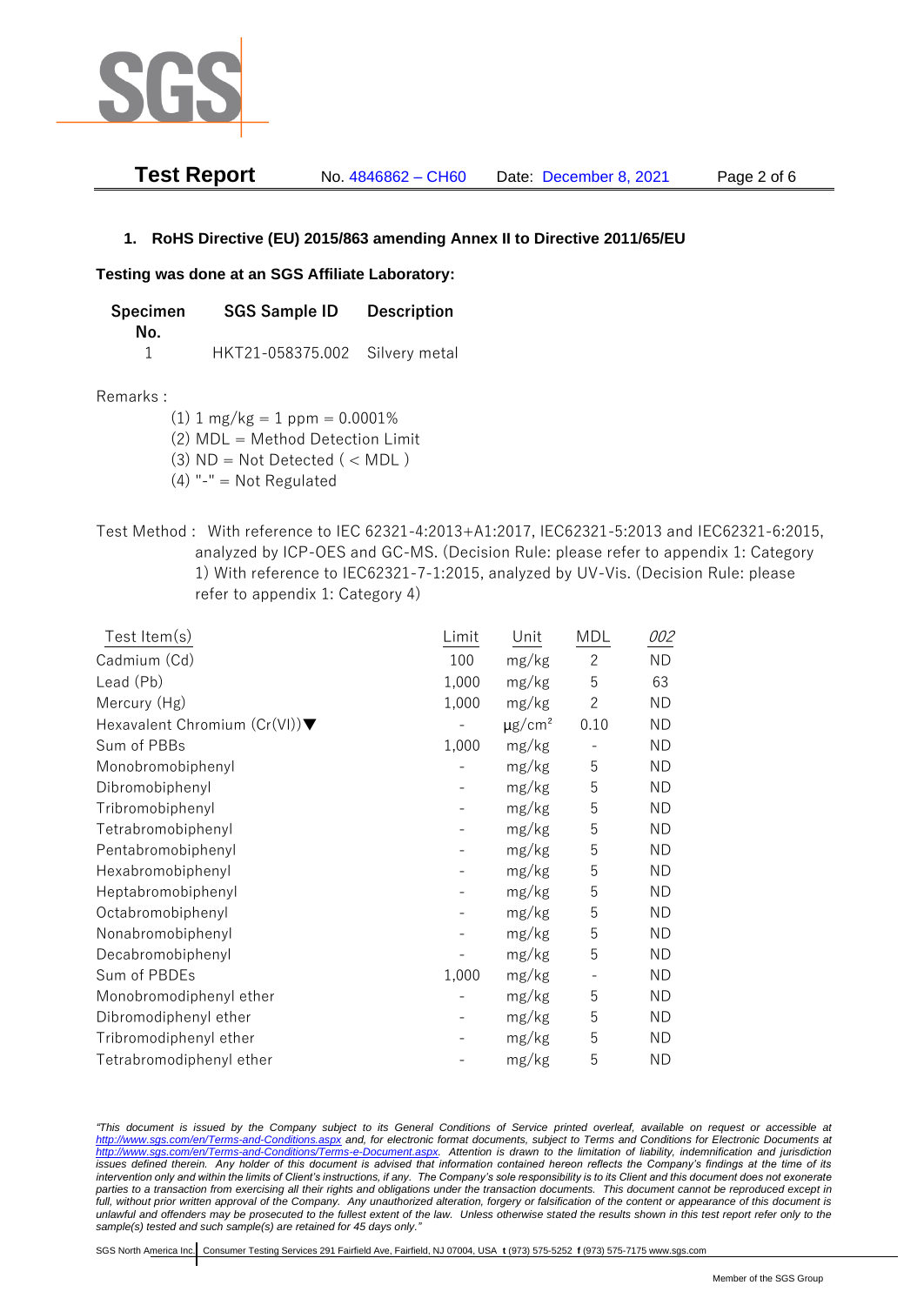

| No. 4846862 - CH60       | Date: December 8, 2021 |      |            | Page 3 of 6 |
|--------------------------|------------------------|------|------------|-------------|
|                          |                        |      |            |             |
| $\overline{\phantom{a}}$ | mg/kg                  | 5    | ND.        |             |
| $\overline{\phantom{a}}$ | mg/kg                  | 5    | ND.        |             |
| $\overline{\phantom{a}}$ | mg/kg                  | 5    | ND.        |             |
| $\overline{\phantom{a}}$ | mg/kg                  | 5    | ND.        |             |
| $\overline{\phantom{a}}$ | mg/kg                  | 5    | ND.        |             |
| $\overline{\phantom{a}}$ | mg/kg                  | 5    | ND.        |             |
|                          | Limit                  | Unit | <b>MDL</b> | 002         |

Notes :

(1) The maximum permissible limit is quoted from RoHS Directive (EU) 2015/863. IEC 62321 series is equivalent to EN 62321 series

[http://www.cenelec.eu/dyn/www/f?p=104:30:1742232870351101::::FSP\\_ORG\\_ID,FSP\\_LANG\\_](http://www.cenelec.eu/dyn/www/f?p=104:30:1742232870351101::::FSP_ORG_ID,FSP_LANG_ID:1258637,25) [ID:1258637,25](http://www.cenelec.eu/dyn/www/f?p=104:30:1742232870351101::::FSP_ORG_ID,FSP_LANG_ID:1258637,25)

(2)  $\blacktriangledown$  = a. The sample is positive for Cr(VI) if the Cr(VI) concentration is greater than 0.13  $\mu$ g/cm2. The sample coating is considered to contain Cr(VI)

b. The sample is negative for Cr(VI) if Cr(VI) is ND (concentration less than 0.10  $\mu$  g/cm2).

The coating is considered a non-Cr(VI) based coating

c. The result between 0.10  $\mu$  g/cm2 and 0.13  $\mu$  g/cm2 is considered to be

inconclusive - unavoidable coating variations may influence the determination

Information on storage conditions and production date of the tested sample is unavailable and thus Cr(VI) results represent status of the sample at the time of testing.

*"This document is issued by the Company subject to its General Conditions of Service printed overleaf, available on request or accessible at <http://www.sgs.com/en/Terms-and-Conditions.aspx> and, for electronic format documents, subject to Terms and Conditions for Electronic Documents at [http://www.sgs.com/en/Terms-and-Conditions/Terms-e-Document.aspx.](http://www.sgs.com/en/Terms-and-Conditions/Terms-e-Document.aspx) Attention is drawn to the limitation of liability, indemnification and jurisdiction issues defined therein. Any holder of this document is advised that information contained hereon reflects the Company's findings at the time of its intervention only and within the limits of Client's instructions, if any. The Company's sole responsibility is to its Client and this document does not exonerate parties to a transaction from exercising all their rights and obligations under the transaction documents. This document cannot be reproduced except in full, without prior written approval of the Company. Any unauthorized alteration, forgery or falsification of the content or appearance of this document is unlawful and offenders may be prosecuted to the fullest extent of the law. Unless otherwise stated the results shown in this test report refer only to the sample(s) tested and such sample(s) are retained for 45 days only."*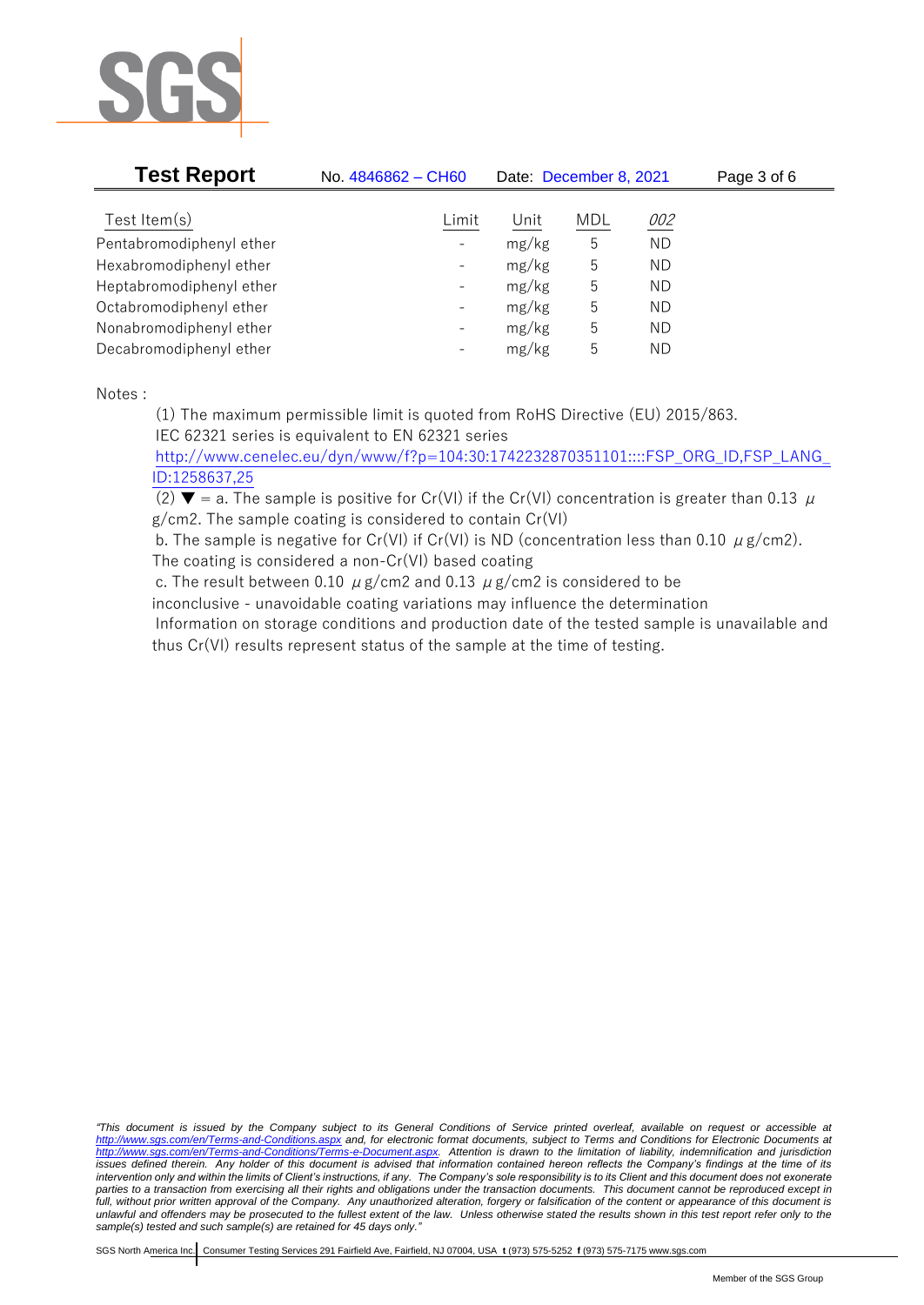

**Test Report** No. 4846862 – CH60 Date: December 8, 2021 Page 4 of 6

## Appendix 1

| Category                | Decision Rule Statement                                                                                                                                                                                                                                                                                                                                                                                                                                                                                                                                                                                                                                                                                                                                                                                                                                                                                                                                                                                                                                                                                                                                                                                                                                                                                                                                                                                                                                                                                            |
|-------------------------|--------------------------------------------------------------------------------------------------------------------------------------------------------------------------------------------------------------------------------------------------------------------------------------------------------------------------------------------------------------------------------------------------------------------------------------------------------------------------------------------------------------------------------------------------------------------------------------------------------------------------------------------------------------------------------------------------------------------------------------------------------------------------------------------------------------------------------------------------------------------------------------------------------------------------------------------------------------------------------------------------------------------------------------------------------------------------------------------------------------------------------------------------------------------------------------------------------------------------------------------------------------------------------------------------------------------------------------------------------------------------------------------------------------------------------------------------------------------------------------------------------------------|
| $\overline{1}$          | The decision rule for conformity reporting is based on the non-binary statement with quard band (is<br>equal to the expanded measurement uncertainty with a 95% coverage probability, w = U95) in<br>ILAC-G8:09/2019 Clause 4.2.3.<br>"Pass - the measured value is within (or below / above) the acceptance limit, where the<br>А.<br>acceptance limit is below / above to the guard band." or "Pass - The measured values were<br>observed in tolerance at the points tested. The specific false accept risk is up to 2.5%.".<br>"Conditional Pass - The measured values were observed in tolerance at the points tested.<br>В.<br>However, a portion of the expanded measurement uncertainty intervals about one or more<br>measured values exceeded / out of tolerance. When the measured result is close to the<br>tolerance, the specific false accept risk is up to 50%.".<br>C.<br>"Conditional Fail - One or more measured values were observed out of tolerance at the<br>points tested. However, a portion of the expanded measurement uncertainty intervals about<br>one or more measured values were in tolerance. When the measured result is close to the<br>tolerance, the specific false reject risk is up to 50%.".<br>"Fail - the measured value is out of (or below / above) the tolerance limit added / subtracted<br>D.<br>to the quard band." or "Fail - One or more measured values were observed out of tolerance<br>at the points tested". The specific false reject risk is up to 2.5%. |
| $\overline{2}$          | The decision rule for conformity reporting is based on BS EN 1811:2011+A1:2015: Reference test<br>method for release of nickel from all post assemblies which are inserted into pierced parts of the<br>human body and articles intended to come into direct and prolonged contact with the skin in<br>Section 9.2 interpretation of results.                                                                                                                                                                                                                                                                                                                                                                                                                                                                                                                                                                                                                                                                                                                                                                                                                                                                                                                                                                                                                                                                                                                                                                      |
| $\overline{3}$          | The decision rule for conformity reporting is based on the general consideration of simple<br>acceptance as stated in ISO/IEC Guide 98-3: "Uncertainty of measurement - Part 3: Guide to the<br>expression of uncertainty in measurement (GUM 1995)", and more specifically for analytical<br>measurements to the EURACHEM/CITAC Guide 2012 "Quantifying Uncertainty in Analytical<br>Measurement *                                                                                                                                                                                                                                                                                                                                                                                                                                                                                                                                                                                                                                                                                                                                                                                                                                                                                                                                                                                                                                                                                                                |
| 4                       | The decision rule for conformity reporting is according to the IEC 62321-7-1 Edition 1.0 2015-09<br>Section 7: Table 1-(comparison to standard and interpretation of result)                                                                                                                                                                                                                                                                                                                                                                                                                                                                                                                                                                                                                                                                                                                                                                                                                                                                                                                                                                                                                                                                                                                                                                                                                                                                                                                                       |
| $\overline{5}$          | The decision rule for conformity reporting is according to the IEC 62321-3-1 Edition 1.0 2013-06<br>Annex A.3 interpretation of result.                                                                                                                                                                                                                                                                                                                                                                                                                                                                                                                                                                                                                                                                                                                                                                                                                                                                                                                                                                                                                                                                                                                                                                                                                                                                                                                                                                            |
| $\overline{6}$          | The decision rule for conformity reporting is according to the GB/T 26125-2011 Annex A to H                                                                                                                                                                                                                                                                                                                                                                                                                                                                                                                                                                                                                                                                                                                                                                                                                                                                                                                                                                                                                                                                                                                                                                                                                                                                                                                                                                                                                        |
| 7                       | The decision rule for conformity reporting is according to the requested specification or standard<br>(ASTM F963-17 section 4.3.5)                                                                                                                                                                                                                                                                                                                                                                                                                                                                                                                                                                                                                                                                                                                                                                                                                                                                                                                                                                                                                                                                                                                                                                                                                                                                                                                                                                                 |
| $\overline{\mathbf{8}}$ | The decision rule for conformity reporting is according to the requested specification or standard<br>(AS/NZS ISO 8124 Part 3 section 4.2)                                                                                                                                                                                                                                                                                                                                                                                                                                                                                                                                                                                                                                                                                                                                                                                                                                                                                                                                                                                                                                                                                                                                                                                                                                                                                                                                                                         |
| Remark                  | If the decision rule is not feasible to be used and the uncertainty of the result is able to be provided.<br>the uncertainty range of the result will be shown in the report. Otherwise, only result will be shown<br>in the report.                                                                                                                                                                                                                                                                                                                                                                                                                                                                                                                                                                                                                                                                                                                                                                                                                                                                                                                                                                                                                                                                                                                                                                                                                                                                               |

*"This document is issued by the Company subject to its General Conditions of Service printed overleaf, available on request or accessible at <http://www.sgs.com/en/Terms-and-Conditions.aspx> and, for electronic format documents, subject to Terms and Conditions for Electronic Documents at [http://www.sgs.com/en/Terms-and-Conditions/Terms-e-Document.aspx.](http://www.sgs.com/en/Terms-and-Conditions/Terms-e-Document.aspx) Attention is drawn to the limitation of liability, indemnification and jurisdiction issues defined therein. Any holder of this document is advised that information contained hereon reflects the Company's findings at the time of its intervention only and within the limits of Client's instructions, if any. The Company's sole responsibility is to its Client and this document does not exonerate parties to a transaction from exercising all their rights and obligations under the transaction documents. This document cannot be reproduced except in full, without prior written approval of the Company. Any unauthorized alteration, forgery or falsification of the content or appearance of this document is unlawful and offenders may be prosecuted to the fullest extent of the law. Unless otherwise stated the results shown in this test report refer only to the sample(s) tested and such sample(s) are retained for 45 days only."*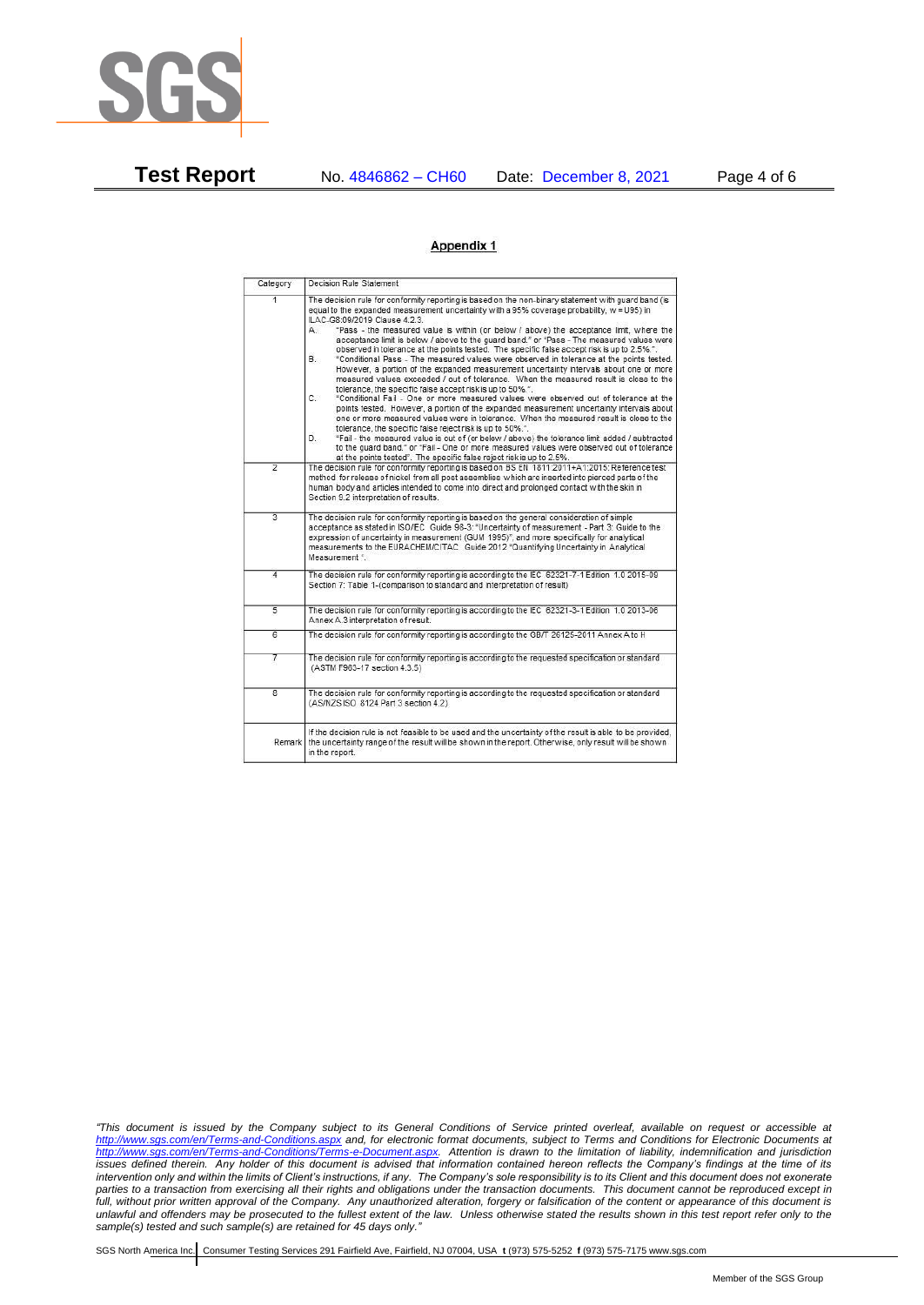



The metallic samples were dissolved totally by pre-conditioning method according to above flow chart for Cd, Pb and Hg contents analysis.

Operator:

Section Chi

| Chiu Kan Yuen/ Tang Koon Pang (Acid digestion) |
|------------------------------------------------|
| Nick Liu (Hexavalent Chromium)                 |
| Kent Wan (PBBs and PBDEs)                      |
| Chan Chun Kit (Dickson Chan)                   |
|                                                |

*"This document is issued by the Company subject to its General Conditions of Service printed overleaf, available on request or accessible at <http://www.sgs.com/en/Terms-and-Conditions.aspx> and, for electronic format documents, subject to Terms and Conditions for Electronic Documents at [http://www.sgs.com/en/Terms-and-Conditions/Terms-e-Document.aspx.](http://www.sgs.com/en/Terms-and-Conditions/Terms-e-Document.aspx) Attention is drawn to the limitation of liability, indemnification and jurisdiction issues defined therein. Any holder of this document is advised that information contained hereon reflects the Company's findings at the time of its intervention only and within the limits of Client's instructions, if any. The Company's sole responsibility is to its Client and this document does not exonerate parties to a transaction from exercising all their rights and obligations under the transaction documents. This document cannot be reproduced except in full, without prior written approval of the Company. Any unauthorized alteration, forgery or falsification of the content or appearance of this document is unlawful and offenders may be prosecuted to the fullest extent of the law. Unless otherwise stated the results shown in this test report refer only to the sample(s) tested and such sample(s) are retained for 45 days only."*